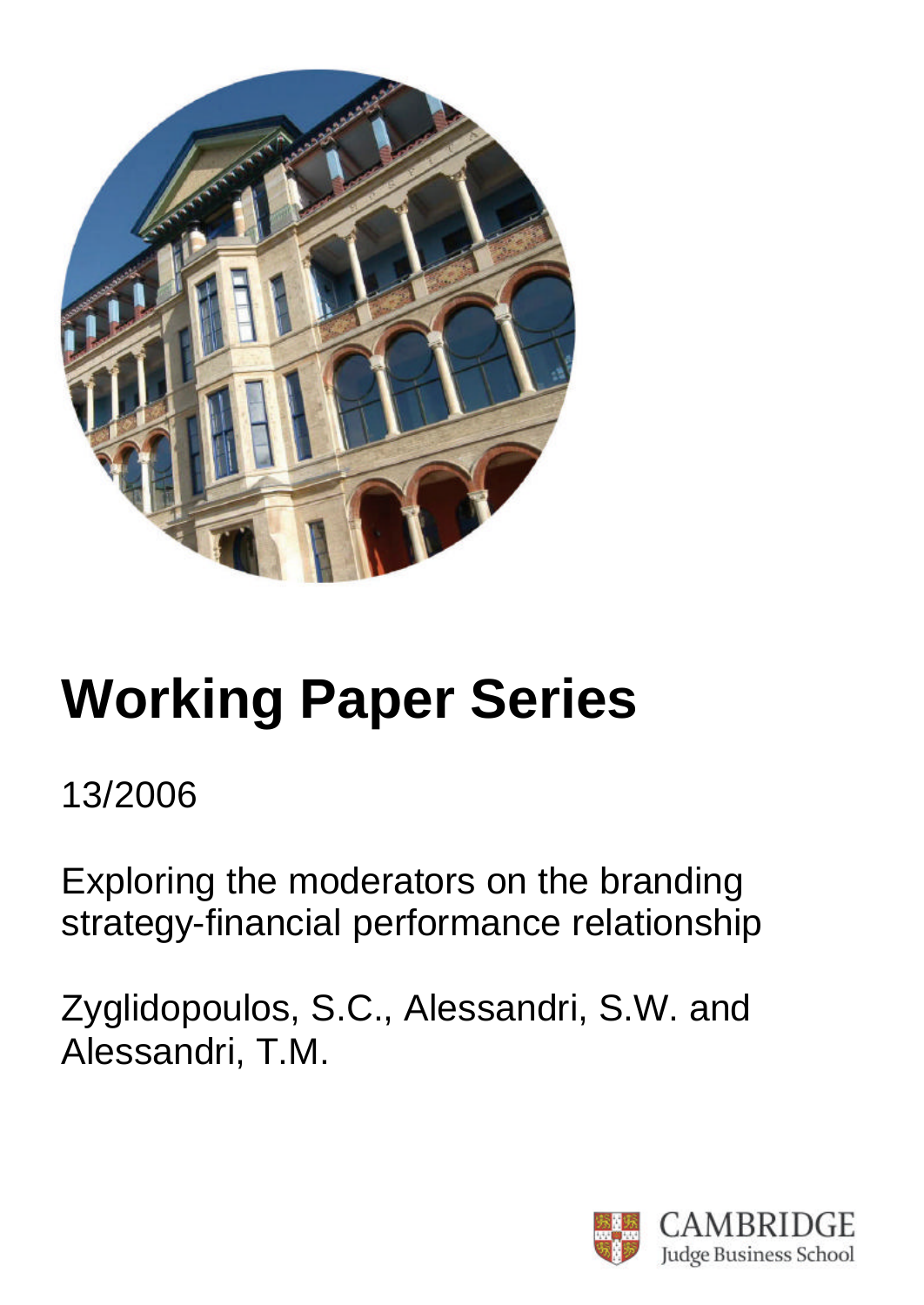These papers are produced by Judge Business School, University of Cambridge. They are circulated for discussion purposes only. Their contents should be considered preliminary and are not to be quoted without the authors' permission.

Author contact details are as follows:

Stelios Zyglidopoulos Judge Business School University of Cambridge szyglidopoulos@yahoo.com swalessa@syr.edu

Sue W. Alessandri S.I. Newhouse Communications Center Syracuse University

Todd M. Alessandri Martin J. Whitman School of Management Syracuse University tmalessa@syr.edu

This paper was presented at the 10th Annual International Conference on Reputation, Image, Identity and **Competitiveness** 25-28 May 2006 New York City

Please address enquiries about the series to:

Research Support Manager Judge Business School Trumpington Street Cambridge CB2 1AG, UK Tel: 01223 760546 Fax: 01223 339701 E-mail: research-support@jbs.cam.ac.uk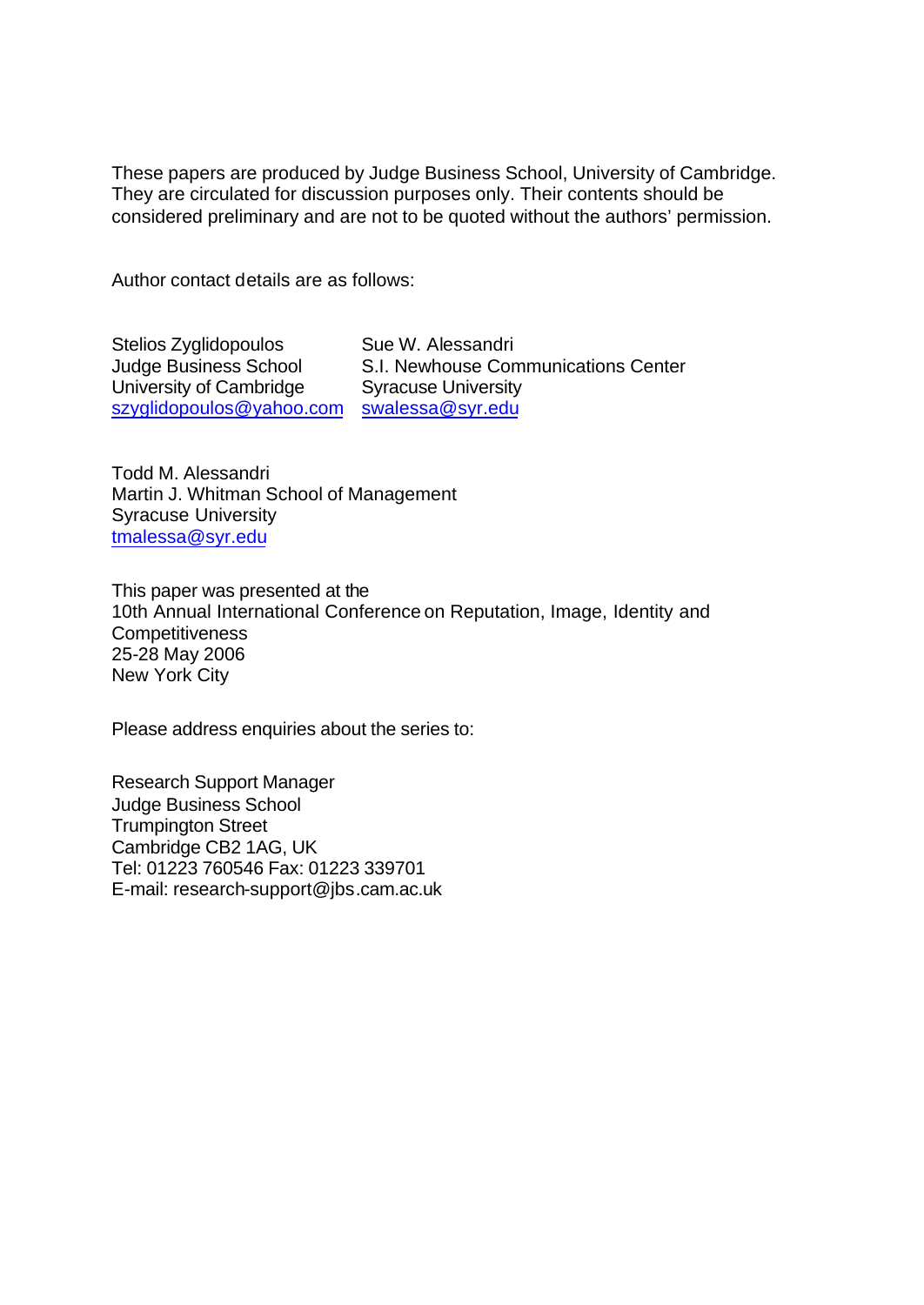# **Exploring the Moderators on the Branding Strategy-Financial Performance Relationship**

Stelios C. Zyglidopoulos Judge Business School University of Cambridge Trumpington Street Cambridge, CB2 1AG, UK Tel.: 44 (0) 1223-760576 Fax: 44 (0) 1223-339701 E-mail: szyglidopoulos@yahoo.com

Sue Westcott Alessandri S.I. Newhouse Communications Center Syracuse University 215 University Place, Syracuse, NY 13244, USA Tel: 1 315 443-5819 E-mail: swalessa@syr.edu

Todd M. Alessandri Martin J. Whitman School of Management Syracuse University 721 University Avenue Syracuse, NY 13244-2450, USA Tel: 1 315 443-3674 E-mail: tmalessa@syr.edu

*Paper presented at the 10th Annual International Conference on Reputation, Image, Identity and Competitiveness, New York City, May 25 - 28, 2006*

*The authors would like to thank Judge Business School for its financial support through its small grants scheme.*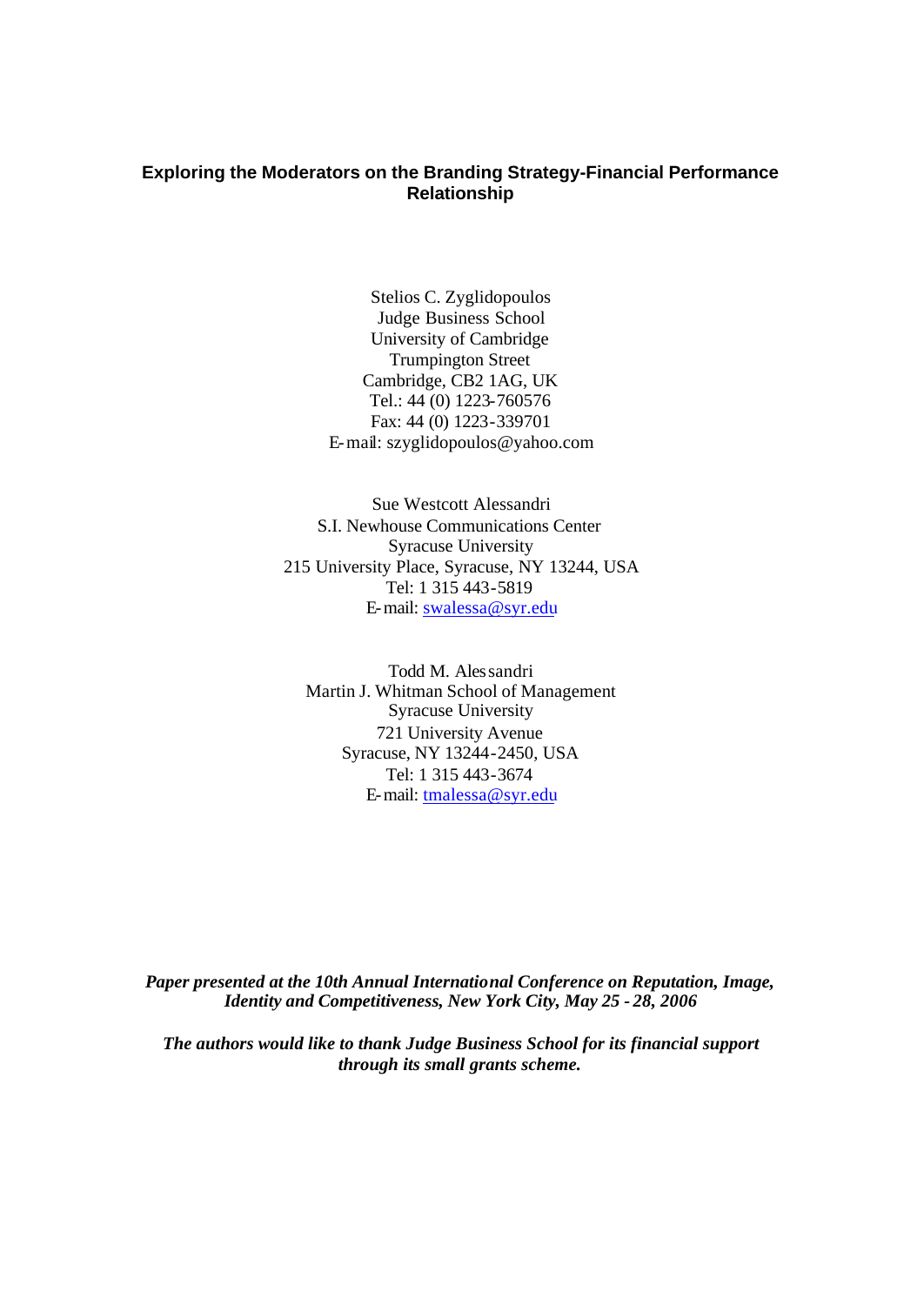# **Exploring the Moderators on the Branding Strategy – Financial Performance Relationship**

#### **Abstract**

This paper explores the moderating roles that corporate reputation and business strategy have on the impact that a firm's branding strategy has on its financial performance. Drawing on the brand management, strategic management, and corporate reputation literatures, we investigate whether brand strategy has an impact on a firm's financial performance, and whether this relationship is moderated by the firm's reputation and business strategy. Our findings are as follows. First, we found that firms following branded strategies tend to outperform firms following monolithic ones. Second, we found that, although prior firm reputation has a positive impact on the firm's performance, it does not interact significantly with its branding strategy. Finally, our findings indicate that there is a fit between differentiation and a branded approach to brand strategy, and equally between low cost and a monolithic approach.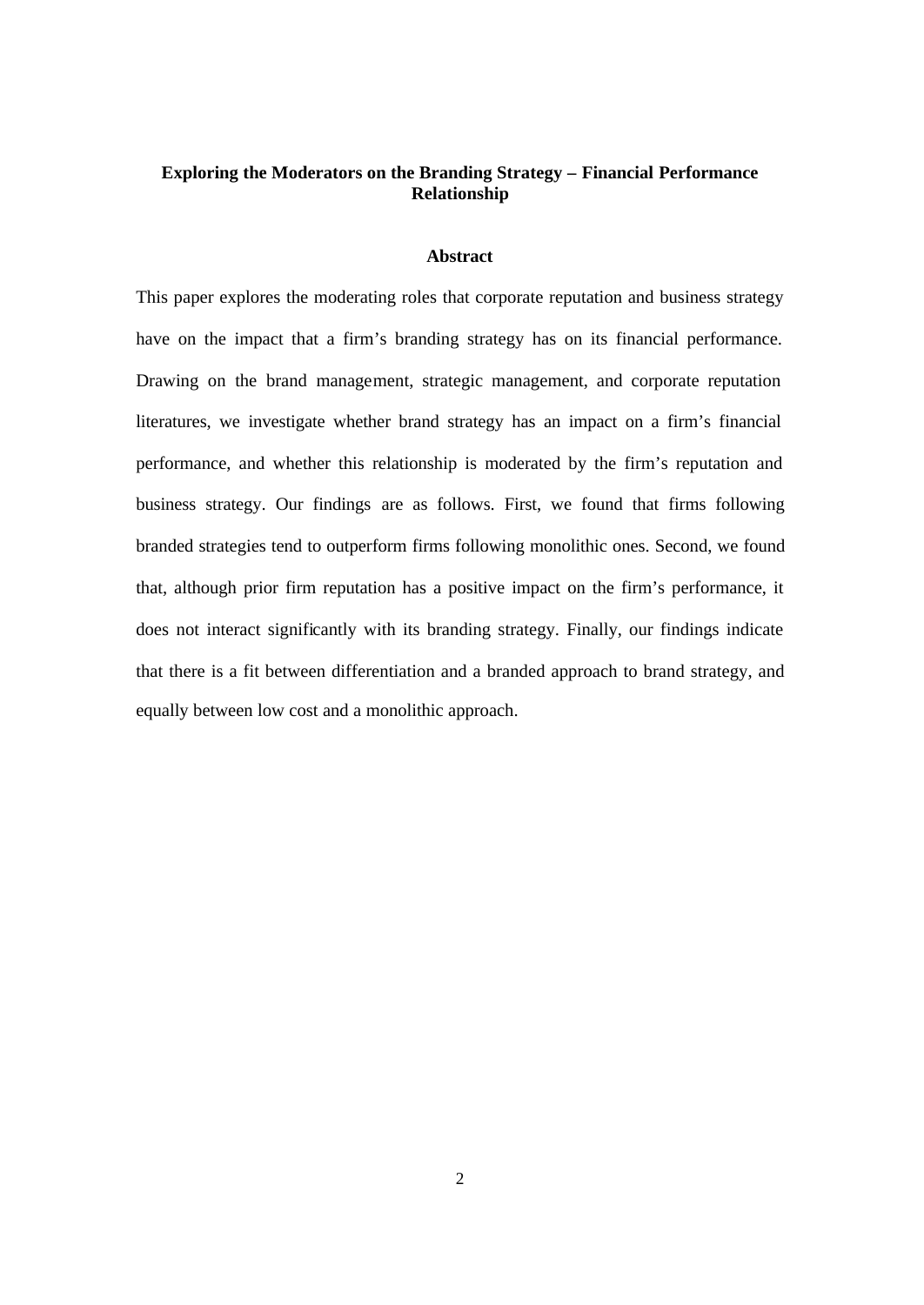#### **INTRODUCTION**

This paper explores the moderating roles that corporate reputation and business strategy have on the relationship between a firm's branding strategy and its financial performance. A firm's branding strategy refers to the way a firm, through its products, presents itself to the world (Aaker, 2004; Aaker & Joachimsthaler, 2000a, 2000b; Olins, 1990). It ranges, according to Olins (1990), from monolithic, where the firm uses its corporate brand as the overarching brand for all its products, to an endorsed strategy, where the firm uses a particular product brand name alongside its corporate brand, and finally, a branded strategy, where the firm develops unique brand names for all of its individual products – also known at the Procter  $\&$  Gamble approach.

Branding strategy has received an extensive amount of attention in the literature (Aaker, 2004, 1996; Aaker & Joachimsthaler, 2000; Alessandri & Alessandri, 2004; Olins, 2002, 1990), but its impact on financial performance has not been adequately explored. Typically, it is assumed that a strong brand will have a positive impact on the bottom line of the firm, and numerous authors give advice on how firms can achieve such a strong brand (Aaker & Joachimsthaler, 200l; Cliffe & Motion, 2005; Jones & Slater, 2003; Munoz & Kumar, 2004; Yakimova & Beverland, 2005), but the general impact that the overall choice of branding strategy has on financial performance has not been adequately explored. In this paper, we investigate the potential impact that different types of branding strategy have on financial performance. However, this impact cannot be adequately understood unless we also examine the potential moderating effects of the firm's reputation and business strategy. In brief, the main reasons we need to address these two factors if we are to properly investigate the financial performance impact of a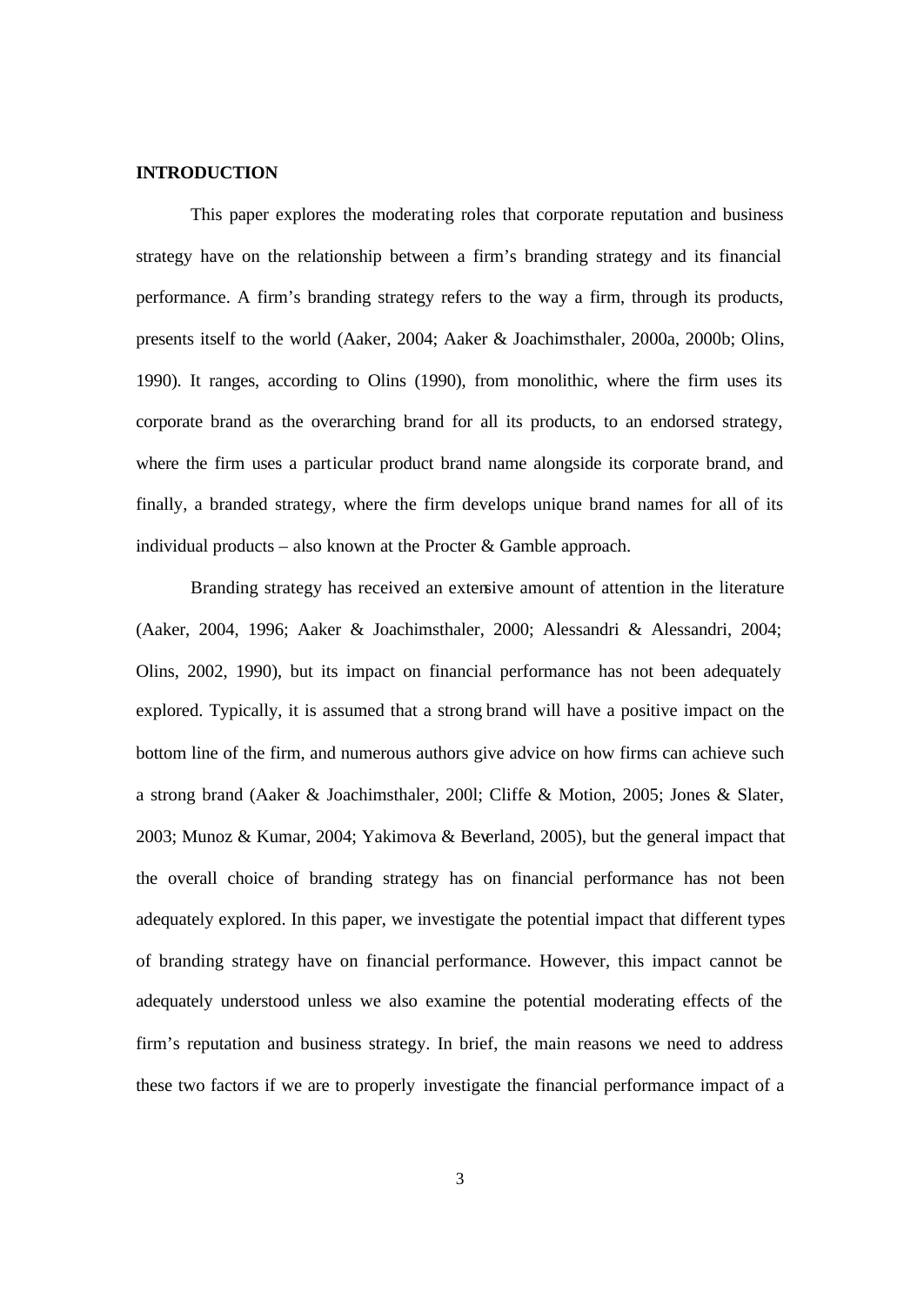firm's branding strategy are the following. First, not all kinds of branding strategies draw to the same extent on the firm's reputation. For example, it is reasonable to expect that monolithic strategies draw more on the firm's reputation than branded ones (Olins, 1990). Second, the success of a particular branding strategy might depend on its fit with the overall business strategy of the firm. For example, it is reasonable to expect that it will be financially beneficial for a firm following a differentiation strategy (Porter, 1980) to benefit from a branded strategy, as it would be able to fine tune its offerings to its various customer groups. And, in a similar manner, one might also expect that a firm following a low cost strategy (Porter, 1980) to benefit from a monolithic approach, as such an approach would allow it to reap significant economies of scale in advertising and promotion expenses.

 To achieve its goals, the remainder of the paper proce eds as follows. First, we briefly discuss the major concepts of our paper. Second, drawing on the corporate reputation and strategic management literatures, we develop a number of hypotheses with regard to the roles that corporate reputation and business strategy play in the relationship between branding strategy and financial performance. Subsequently in our methods section, we test these hypotheses and report our findings. The paper concludes with a discussion of our findings and their implications for further research and managerial practice.

#### **MAJOR CONCEPTS**

Since this research deals with several major concepts, including branding strategy, business strategy, and corporate reputation, in this section we briefly define and discuss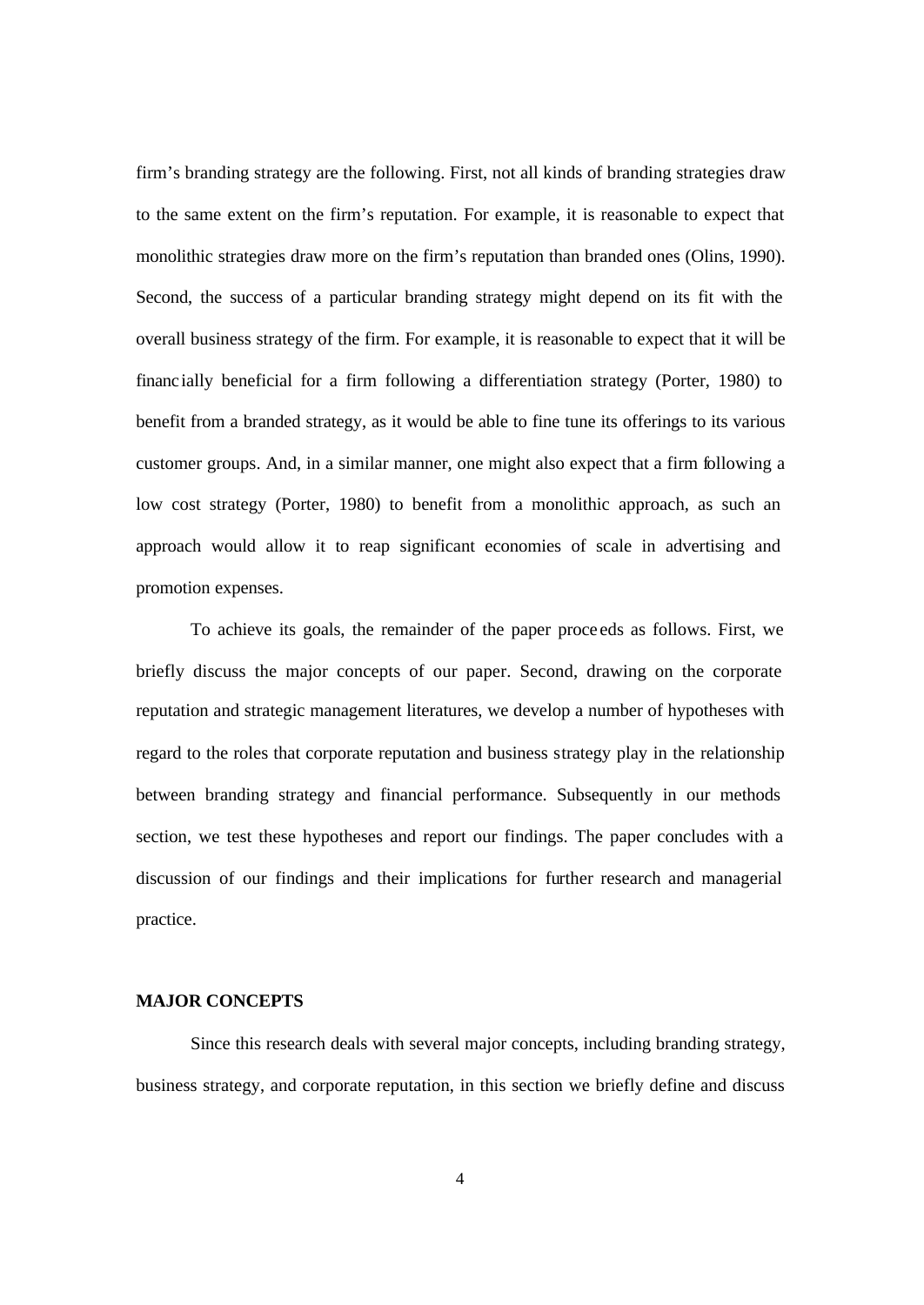these concepts before we proceed to address their impact on the financial performance of the firm.

A firm's *branding strategy* is synonymous with its brand architecture, which Aaker and Joachimsthaler (2000) define as the "organizing structure of the brand portfolio that specifies the brand roles and the relationships among brand and different product-market brand contexts" (2000: 134). Put more simply, a firm's branding strategy reflects the explicitness of the relationship between the corporate brand and the firm's product brands. Olins (1990) delineates three types of branding strategies that fall along a continuum: monolithic, endorsed and branded.

A firm that chooses to employ the corporate brand as the overarching brand is employing a monolithic branding strategy. In the middle of the continuum, employing the corporate brand alongside a product brand reflects an endorsed strategy, and at the end of the continuum is the branded strategy, using only individual brand names without reference to the corporate brand (also called the Procter & Gamble approach because the emphasis is on the product brands, in some cases to the total exclusion of the corporate brand). A monolithic branding strategy provides firms with the strength of consistency. By employing the corporate brand exclusively, every promotional activity supports the others, which allows the firm to obtain a certain marketing synergy. More importantly, however, many firms choose a monolithic branding strategy because they believe that their corporate reputation might be extended to a large range of product brands (Olins, 1990). Conversely, a branded strategy draws attention away from the corporate brand. Thus, depending on the branding strategy of a given firm, the corporate brand can play either a major or a minor role in the face that the firm presents to the world.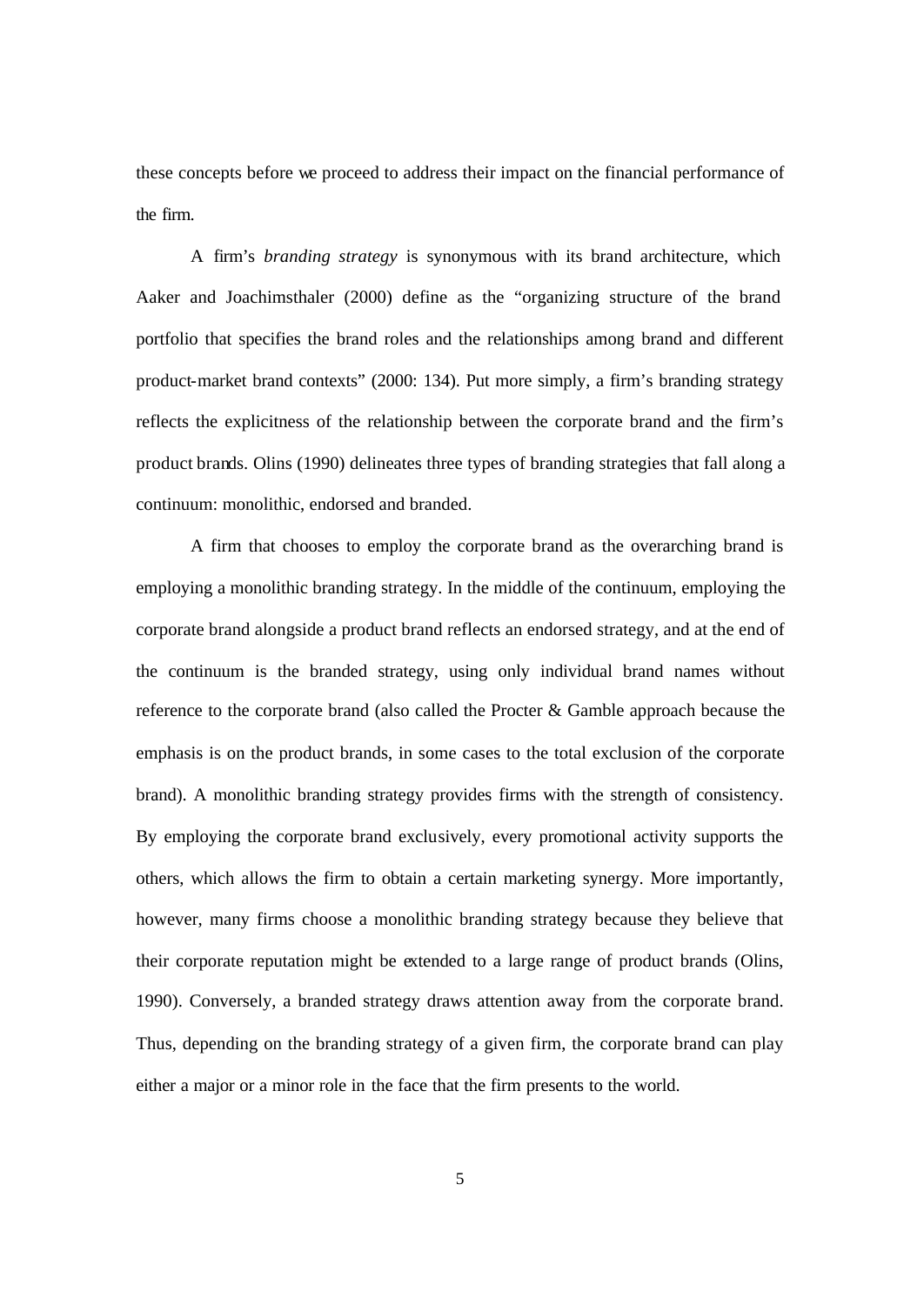Concerning the *business strategy* of the firm, the term refers to the extent that a firm follows a particular type of generic strategy (Porter, 1980) – low cost, differentiation, and focus – or, the adapted generic strategies that Miller and Friesen (1986a, 1986b) suggested, which separate differentiator companies into product and marketing differentiators. In this paper, we are basically dealing with two possible aspects of business strategy, low cost and differentiation. Briefly, drawing on Porter (1980), a low cost strategy is one where the firm focuses all of its efforts on reducing its cost structure vis-à-vis its competitors and offers a product similar to them, but at a lower cost. A differentiation strategy is where the firm offers a superior/unique product at a premium price.

A firm's *reputation* is a reflection of what stakeholders think and feel about that firm (Ferguson, Deephouse & Ferguson, 2000). Fombrun (1996) writes that a firm's reputation "embodies the general estimation in which a company is held by employees, customers, suppliers, distributors, competitors, and the public" (p. 59). Scholars typically agree that a firm's corporate reputation is formed over time by repeated impressions of the corporate image (Gray & Balmer, 1997, 1998; Markwick & Fill, 1997). However, the reputation of a firm is not a single-dimensional construct, but a multidimensional one, as many have argued (Zyglidopoulos  $&$  Phillips, 1999), and it can be discussed with relation to different stakeholders, or different firm traits.

#### **THEORETICAL DEVELOPMENT**

In the following sections, we first address the main reasons why we expect that the choice of the firm's brand strategy will affect its financial performanc e, and proceed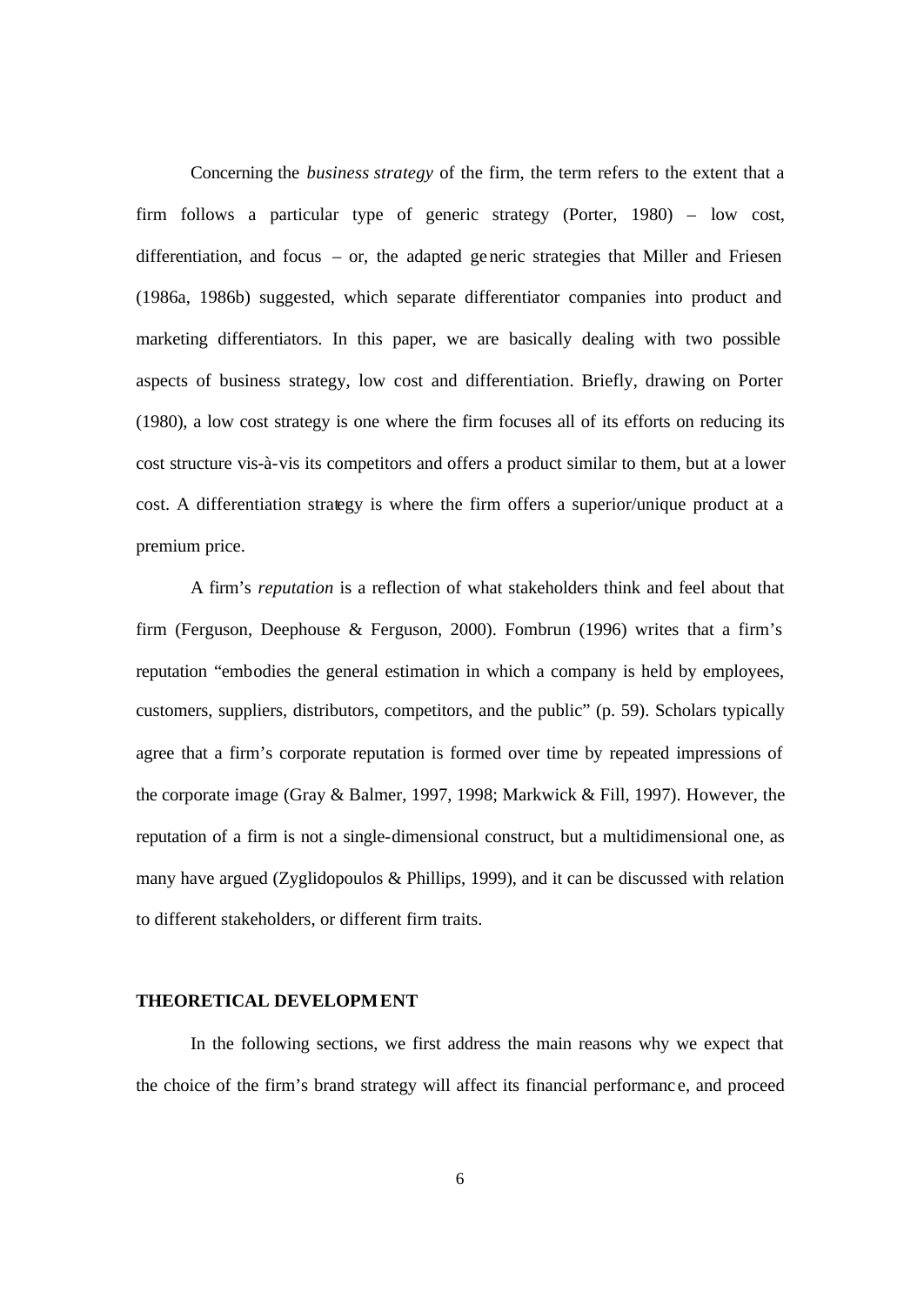to discuss the moderating impact that corporate reputation and business strategy might have on this relationship.

#### **Brand Strategy and Financial Performance**

As discussed earlier, a great part of the literature identifies brand strategy, or brand architecture, as a very important factor in the financial success of a corporation. However, not enough research has addressed the issue of whether brand strategy is linked with the performance of the firm. In other words, do firms following a branded strategy (Procter & Gamble approach), perform better than firms following a monolithic or endorsed approach?

Of course, to a great extent, the answer will be product or industry contingent, but even at a more general level, arguments for either position could be made. For example, firms following a monolithic branding strategy enjoy brand consistency, economies of scale in advertising, and can use their corporate reputation in a number of products (Alessandri & Alessandri, 2004; Olins, 1990). On the other hand, a firm following a monolithic strategy might also dilute its corporate brand too much by extending it to inappropriate products, and therefore suffer financially. And, similar arguments can and have been made for branded and endorsed brand strategies. Therefore, even if we cannot reasonably argue for the financial superiority of a branded approach over a monolithic one, or vice-versa, we can expect a link between the firm's brand strategy and its financial performance.

**Hypothesis 1: The branding strategy of a firm will be related to its financial performance.**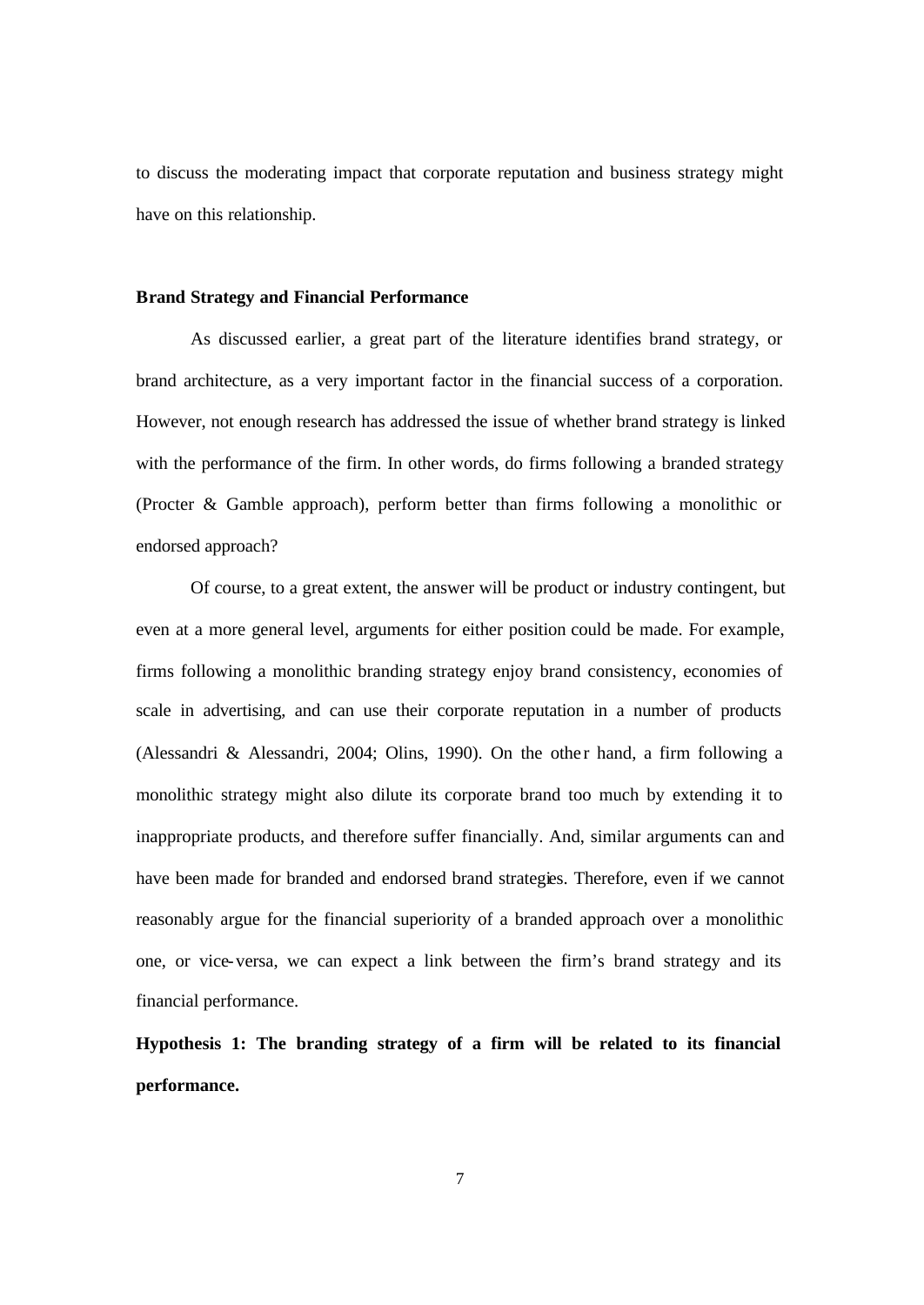#### **Corporate Reputation and Branding Strategy**

The link between corporate reputation and financial performance has long been argued for in the corporate reputation literature for quite some time. A number of research streams have argued and found evidence that a good corporate reputation has a positive effect on the firm's performance and stock market valuation. First, in line with the resource-based view of the firm, some researchers have argued that a good corporate reputation can be seen as a valuable, rare, non-substitutable and inimitable firm resource, and as such a potential source of sustainable competitive advantage (Barney, 1991; Dierickx and Cool, 1989; Deephouse, 2000; Fombrun, 1996; Hall, 1993; Rumelt, 1987). Also, in a survey he conducted with British chief executives, Hall (1992) reported that executives also tend to agree with this position. In particular, the executives in the survey not only identified corporate reputation as the ir firm's most valuable intangible resource, but also said that it was the one intangible resource that it would take them the longest to replace, if they were to start from scratch.

Second, a number of empirical studies have found a significant relationship between corporate reputation and firm performance. For example, McGuire, Scheeweiss and Branch (1990) found evidence that the firm's reputation for management quality has an impact on financial performance and vice-versa. Roberts and Dowling (1997, 2002) found evidence that firms with good corporate reputations were more likely to attain and sustain superior profitability. Deephouse (2000), using a variant of corporate reputation called media reputation, which he defined as "the overall estimation of a firm presented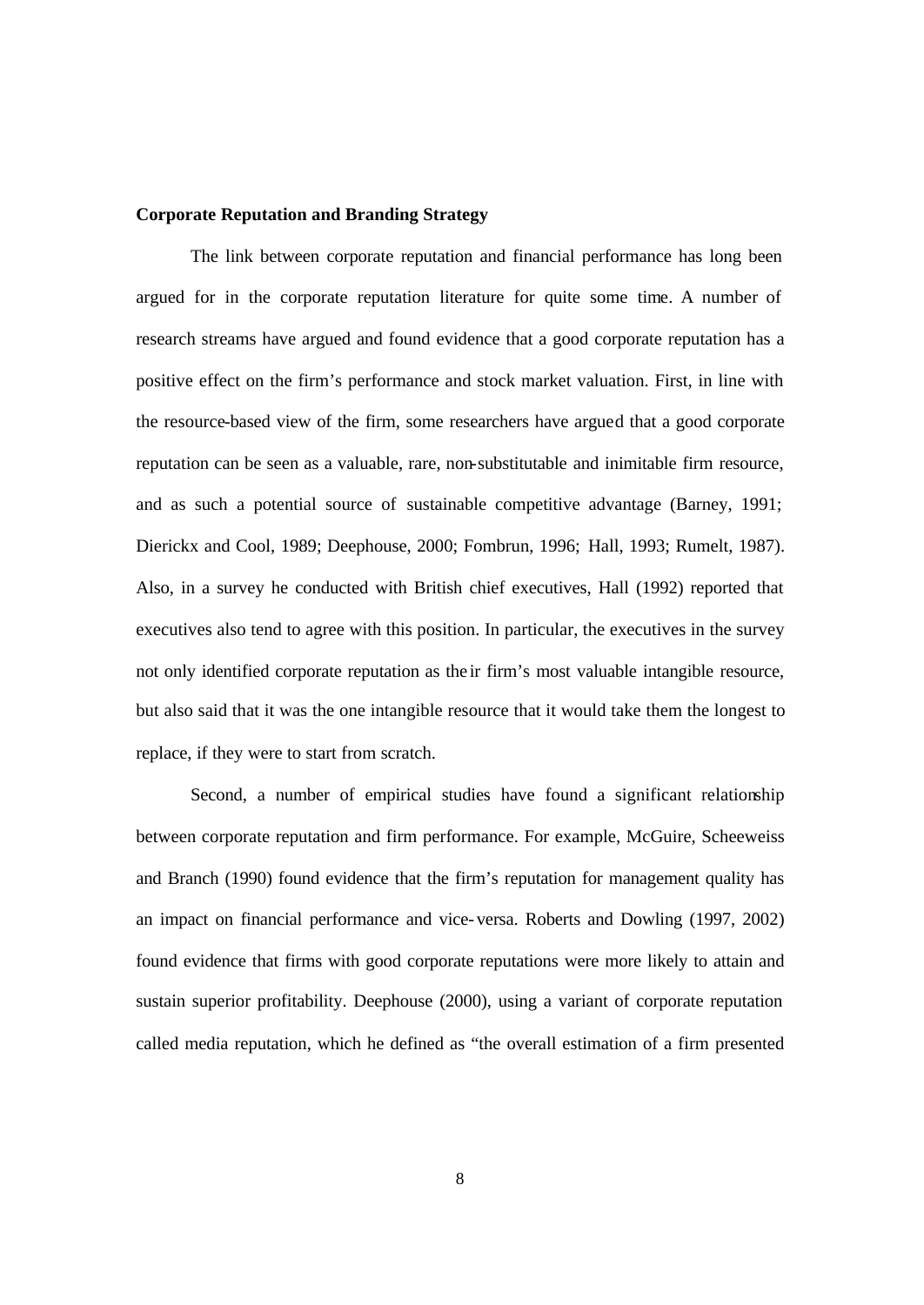in the media" (Deephouse, 2000: 1091), found that a positive media reputation had a significantly positive effect on the firm's financial performance.

Therefore, given the impact that corporate reputation has on the financial performance of the firm, and the fact that different brand strategies utilize this resource to very different degrees, it is reasonable to expect that corporate reputation to play a significant moderating role in the brand strategy-financial performance relationship. In addition, one might expect firms following a monolithic brand strategy to derive the greatest benefit from a solid corporate reputation, since they are already using an existing resource that draws on the brand name.

**Hypothesis 2: Corporate reputation will moderate the relationship between branding strategy and financial performance.**

## **Business Strategy and Branding Strategy**

Previous management research has focused on the broad relationship between a firm's marketing strategy and its business strategy. Biggadike (1981) highlighted the common notion of market segmentation between business and marketing strategies. Incorporating the traditional  $4 \text{ R}$  of marketing (product, price, place and promotion), Slater and Olson (2001) developed a taxonomy of marketing strategies and matched them with business strategies, with results indicating heightened financial performance when broad marketing strategies are properly aligned with business strategies. As implied by Slater and Olson (2001), for broad marketing strategies, in order to achieve heightened performance, firms must be organized to exploit the promotion of the corporate brand,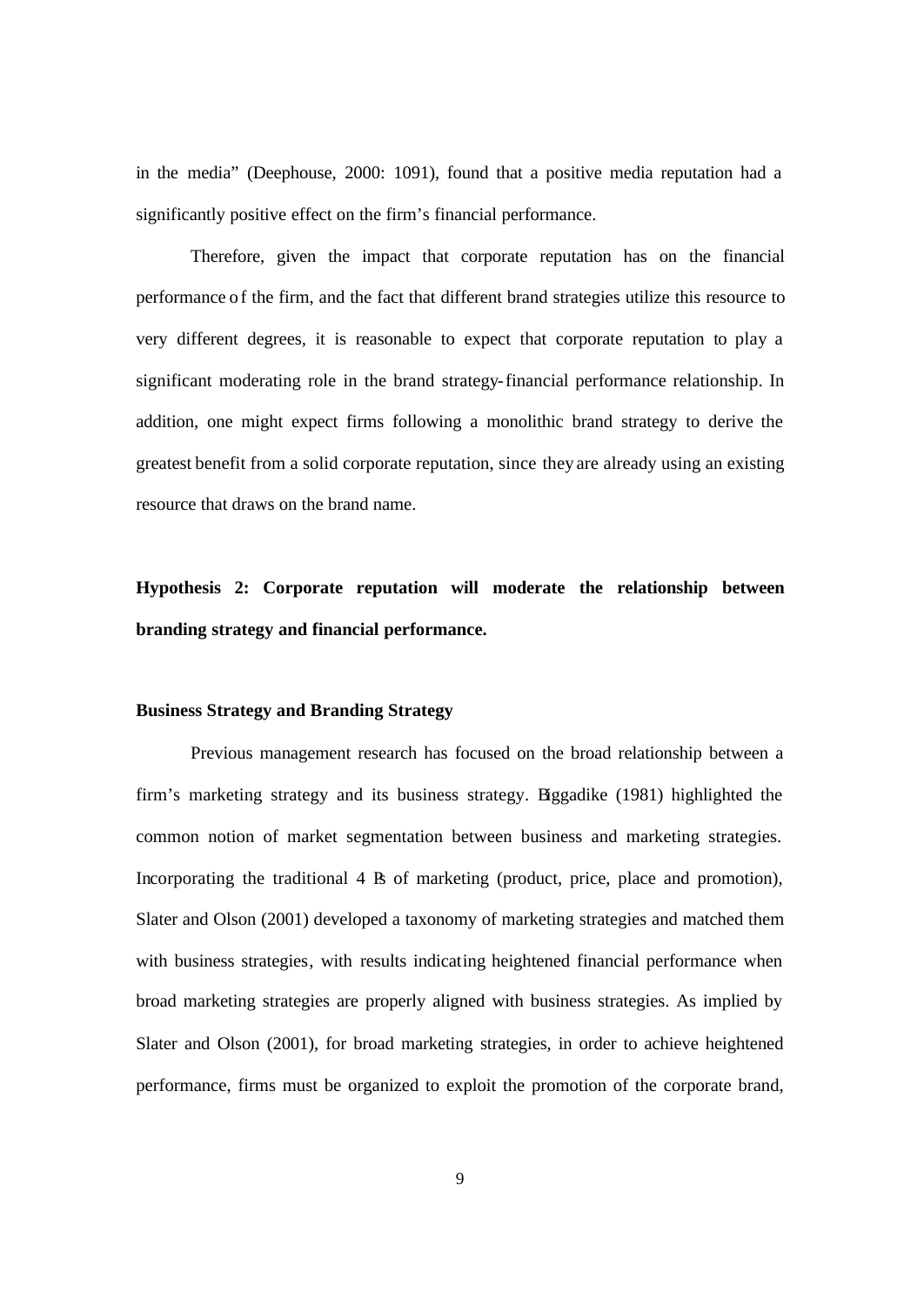and ultimately to enhance the firm's corporate reputation. Previous research has borne this out. Schulze (1994) suggests that firms earn rents by matching resources to market demand, and Blois (1983) writes that a firm's marketing policies and any restructuring of the organization should be inseparable. Finally, Ferguson et al. (2000) suggest that one of the factors that affects a firm's reputation is its basic strategy resources and the resources it uses to serve multiple markets.

Similarly to Slater and Olson (2001), we argue that those firms that "match" their business strategies to their brand strategies will experience better performance. For example, a low-cost business strategy might fit better with a monolithic brand strategy, because a monolithic strategy allows for significant economies of scale in marketing and is easier to administer. On the other hand, one could also build the argument that a differentiation strategy fits better with a branded approach, as such an approach allows for the fine tuning required in each brand to maximize its differentiation value, an approach not always possible with a monolithic or even an endorsed strategy.

**Hypothesis 3: Business strategy will moderate the relationship between branding strategy and financial performance.**

#### **RESEARCH METHODOLOGY**

#### **Data Sources**

Overall, three sources of data were used: the America's Most Admired Companies (AMAC) survey, COMPUSTAT, and firm annual reports. The AMAC survey measures corporate reputation along eight dimensions and has been conducted by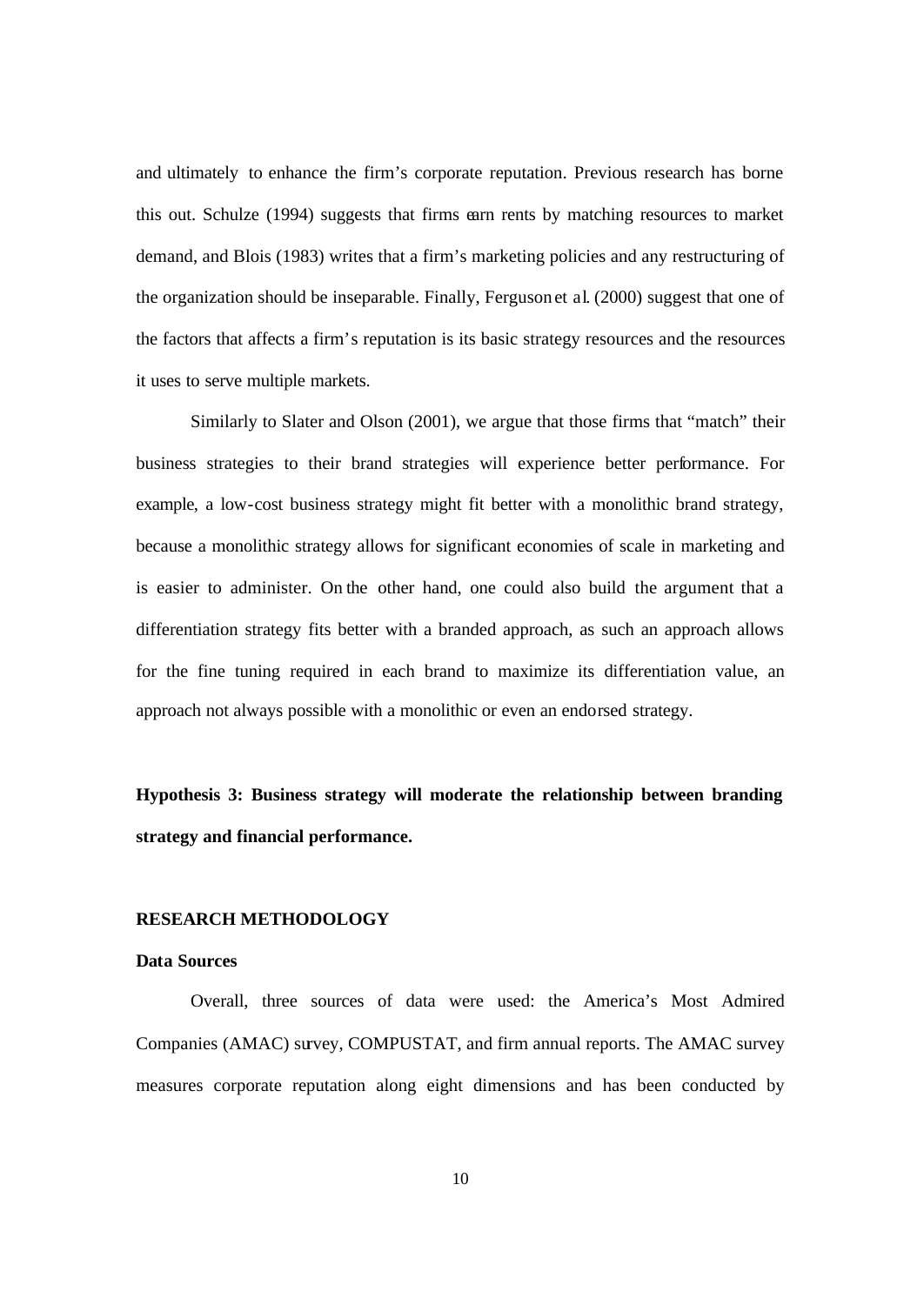*FORTUNE* magazine yearly since 1983. Given the limited sources of longitudinal reputation data, we drew on this survey for initial data collection. More specifically, our initial sample consisted of the 410 companies that appear in the AMAC database in 1995 – the latest year for which we had AMAC data. However, given that we needed to match data for these companies with data drawn from their annual reports for the years 1996, 1997, or 1998, our usable sample was reduced for a number of reasons<sup>1</sup> to 101 datapoints<sup>2</sup>.

#### **Variables and Analysis**

l

Our *dependent variable*, financial performance, was measured through the use of the average ROA for the financial years of 1996, 1997, and 1998, drawn from Compustat. We used ROA to measure the financial performance of the firm because of its "stability and comparability across firms" (Kim, Hwang, and Burgers, 1989). We selected the years 1996-1998 as the period immediately following our 1995 measurement of reputation: we would expect the brand strategy a firm used during these three years to draw on the prior (1995) reputation of the firm.

As *control variables*, we used firm size and firm visibility in the media. Data for firm size were drawn from COMPUSTAT, and the variable was measured as the natural logarithm of the average employee number for the three years under investigation. Data for visibility were drawn through ProQuest, and the variable was operationalized by the number of articles in newspapers, trade magazines, and business magazines which mention the name of the particular firm for the relevant years.

 $<sup>1</sup>$  The greatest limiting factor was that annual reports for the relevant years could not be located.</sup>

<sup>&</sup>lt;sup>2</sup> Also one data point was an outlier and was eliminated from the sample.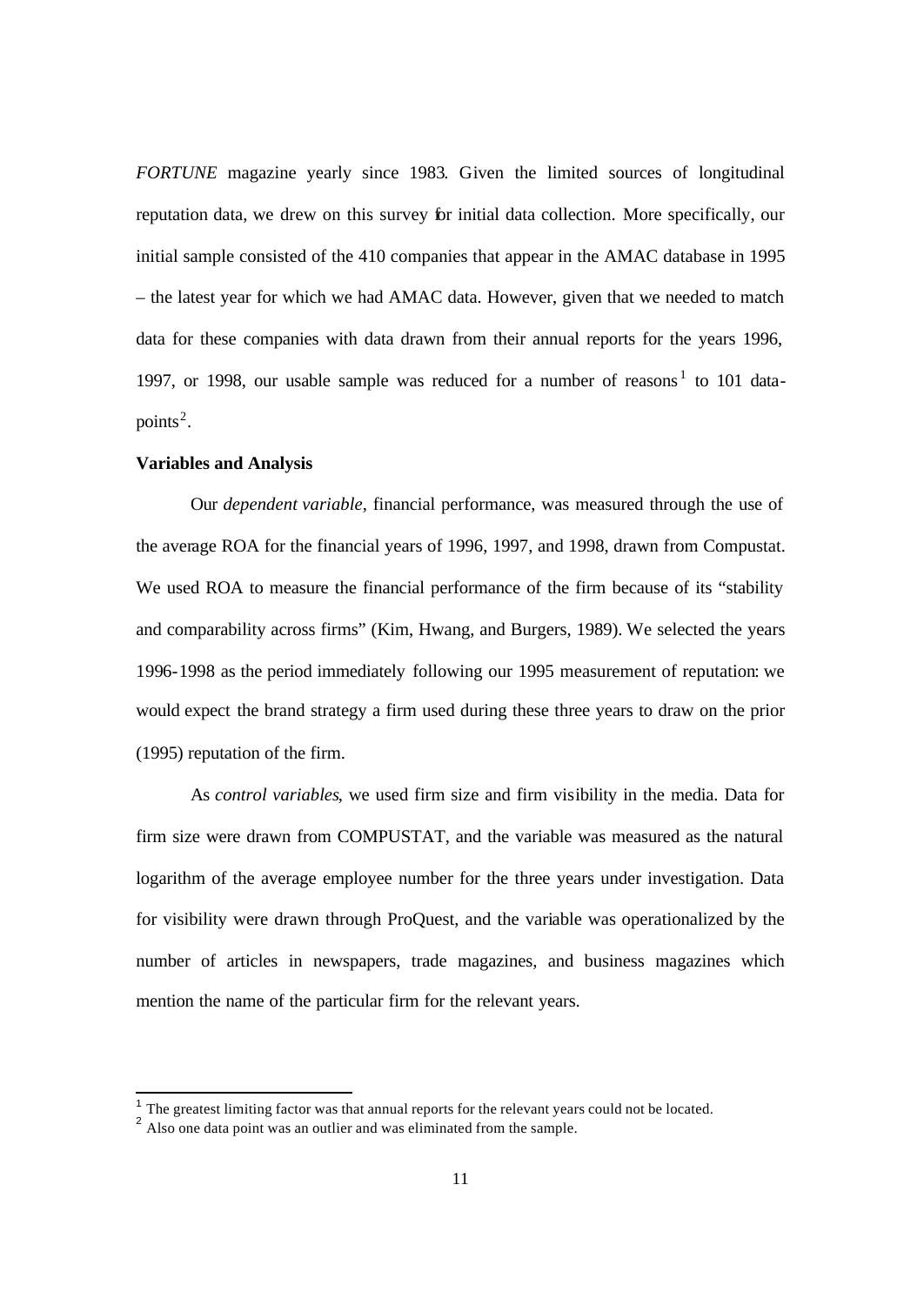Finally, as *independent variables*, we used brand strategy, corporate reputation, and business strategy. First, brand strategy was measured with the help of raters, who after reviewing a firm's annual report from one of the three years under investigation, rated the firms with respect to three dimensions developed by Alessandri and Alessandri (2004). See Appendix A for more details of the specific items rated. To ensure interrater reliability, two raters were used to rate about 50% of the firms. The Cronbach alpha for the firms rated by both raters was about 80 %. Second, corporate reputation was measured through the rating that the AMAC database provided for the year 1995, a measurement of reputation that has been used regularly in the field. The ratings for 1995 were used to make sure that corporate reputation predated the firm's brand strategy, and therefore it would be reasonable to assume that the firm's brand strategy drew on the reputation and not vice-versa. Third, the firm's business strategy was measured using a similar procedure as we used with brand strategy. Drawing on 10 out of the 15 dimensions Kim and Lim (1988) developed to measure whether a firm followed a particular generic strategy, and following a similar factor analysis procedure, we identified two business strategy dimensions that characterized the business strategies of the firms in our sample: differentiation and low cost (See Appendix A).

Finally, we tested for the above hypotheses through seven forced entry regression models.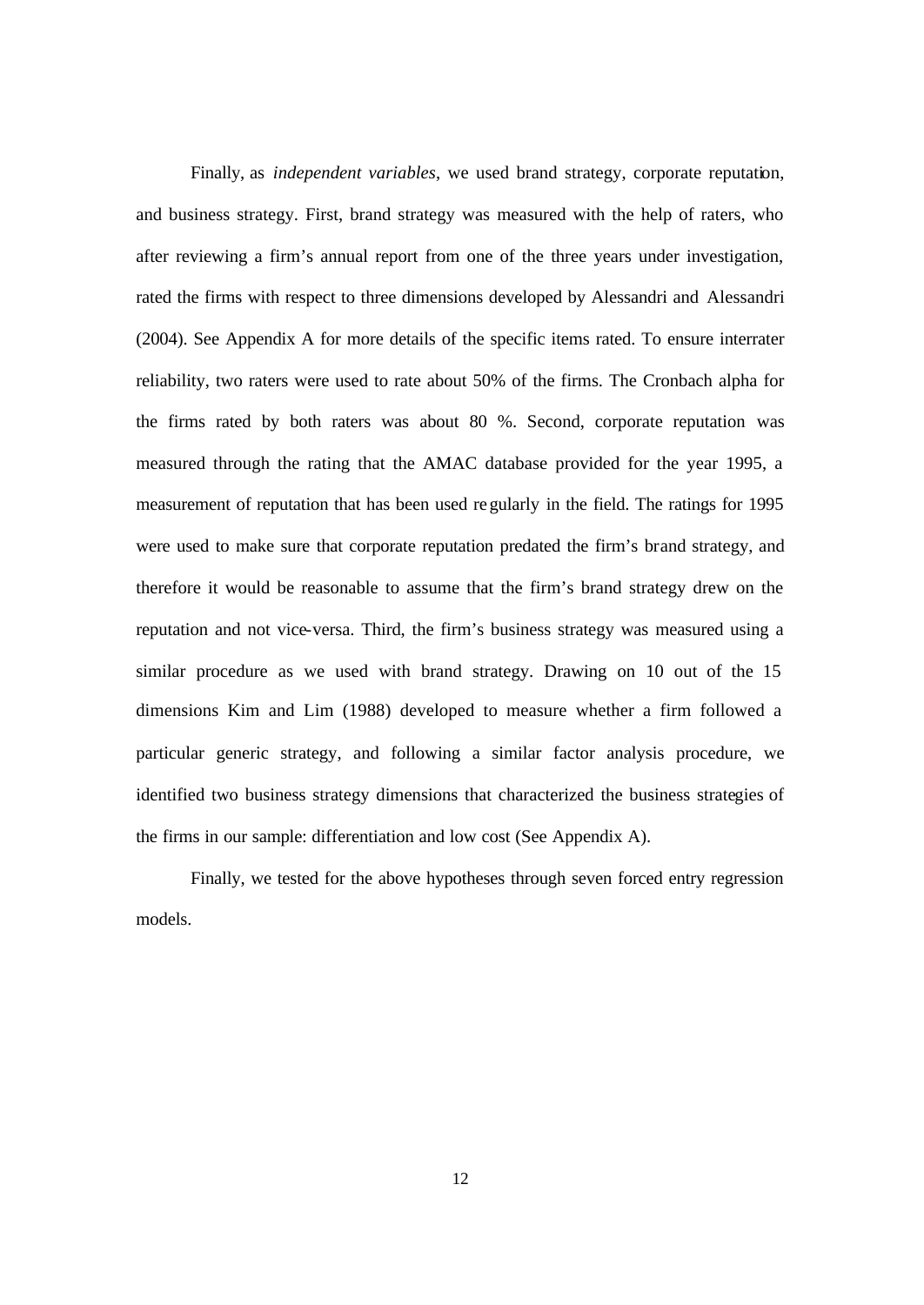#### **FINDINGS**

Insert Table 1 about here

**---------------------------------**

---------------------------------

Table 1 contains the correlations of the main variables involved in our analysis, and Tables 2 and 3 the results of our analysis. As can be seen from Table 2, Model 1, we did find support for hypothesis 1, which states that a firm's brand strategy would affect its financial performance, and more specifically, given the negative sign of the standard coefficient for brand strategy, it seems that firms following a branded strategy approach tend to outperform firms following monolithic or endorsed strategies.

Second, from Table 2, Models 2, 3, we found no support for hypothesis 2. Reputation does have, as expected, a significant impact on the firm's financial performance, but it does not interact with its brand strategy, as the interaction effect is not significant in Model 3.

**--------------------------------------------------**

Insert Tables 2 and 3 about here

-------------------------------------------------

Third, from Models 4, 5, 6 and 7, we did find support for hypothesis 3, which states that a firm's brand strategy would interact with its business strategy. More specifically, we found that differentiation had a significant negative interaction effect with the firm's brand strategy, indicating that there is a fit between a branded approach and differentiation. Also, we found that low cost had a positive interaction effect with the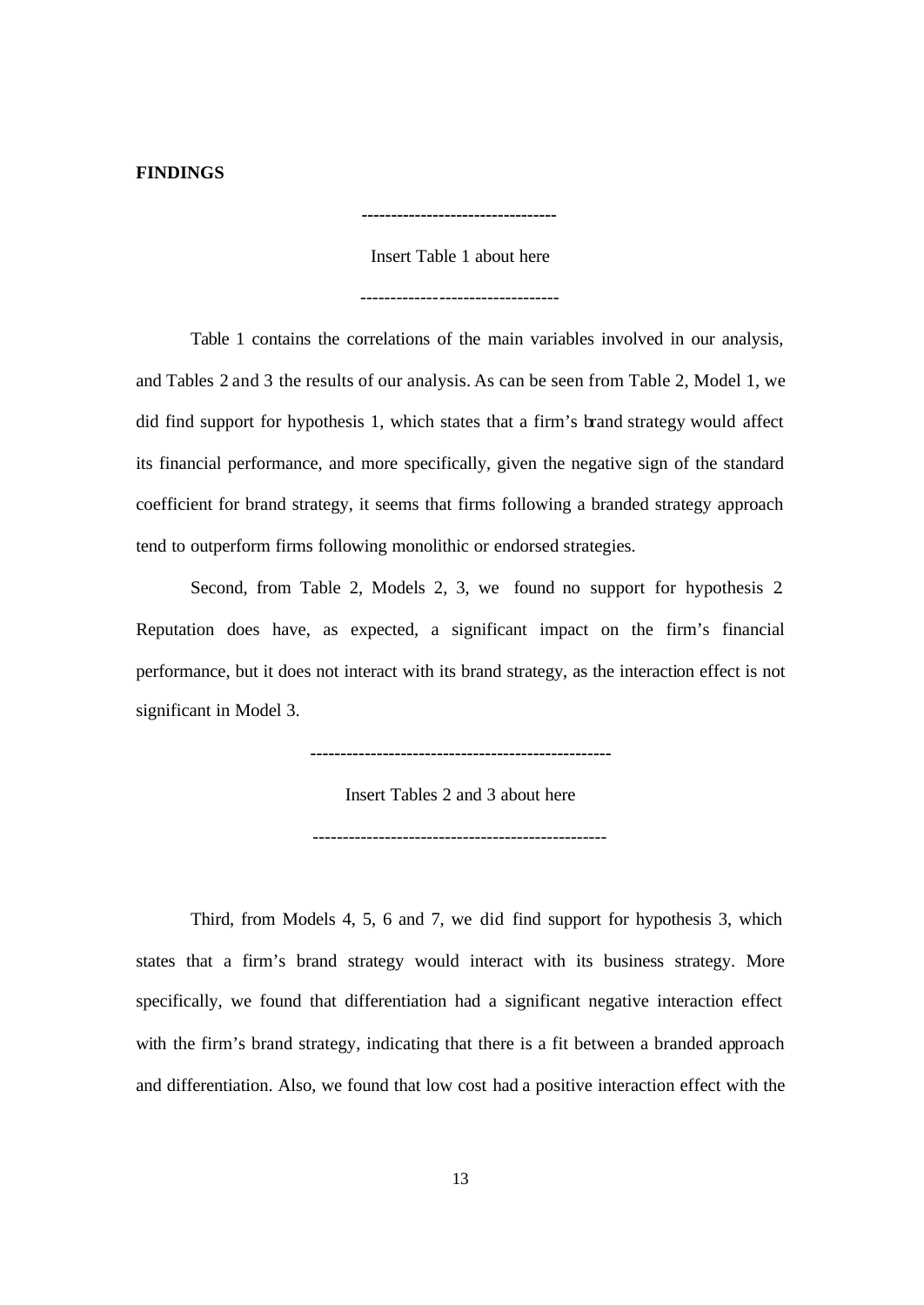firm's brand strategy, indicating that a monolithic approach fits better with a low cost one, as expected.

## **Discussion and Conclusion**

There are at least two ways in which the findings from this paper contribute to the literature of strategic management. First, our findings offer support for the position that a fit between a firm's marketing strategy and its business strategy has positive implications for financial performance (Slater and Olson 2001). More specifically, our findings indicate that monolithic approaches to brand strategy fit better with low cost business strategies, probably because these brand strategies allow for significant cost savings through economies of scale in marketing. However, branded approaches to brand strategy seem to fit better with a differentiation strategy. Most likely, this finding indicates the limits of the monolithic approach to brand strategy, as it is reasonable to expect that firms following such an approach cannot "stretch" their corporate brand adequately to effectively differentiate their product offerings to highly specialized, and potentially financially rewarding, segments or markets. In other words, a branded strategy allows differentiators to better fine tune their brand to fit their product offering. Of course, this is a more expensive approach, as a firm has to build and rebuild brand after brand, but one that seems to be worth the expense for firms following a differentiation strategy.

Second, our findings contribute to the corporate reputation literature that investigates the significance of corporate reputation. In particular, our findings indicate that there is no interaction between a firm's brand strategy and its corporate reputation, as one might expect. Of course, there is a need for further research on this topic, as it is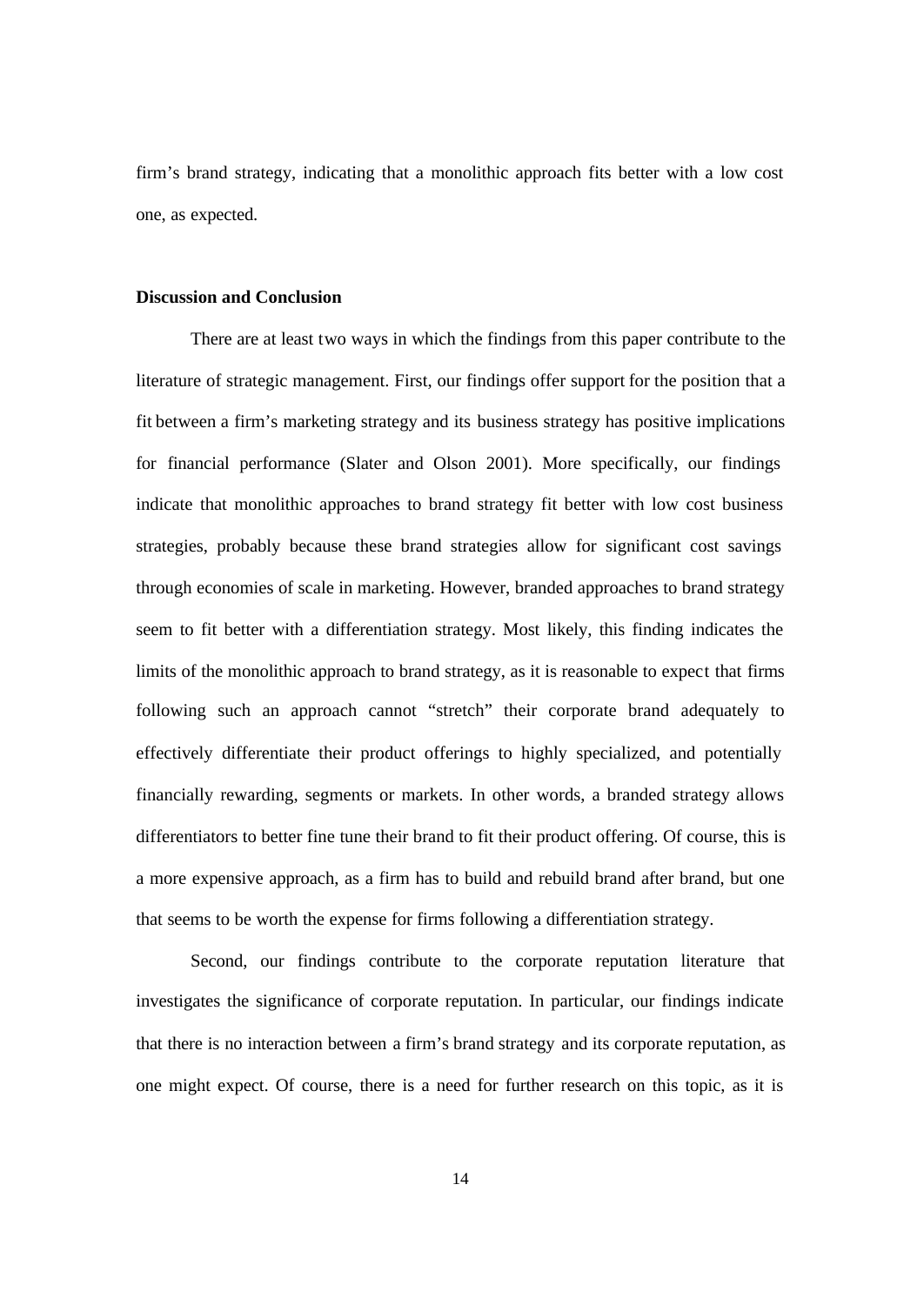possible that corporate reputation influences different brand strategies in a different way, something not visible when one aggregates firms following different strategies.

 In conclusion, our major findings from this study can be summed up as follows. First, we found that firms following branded strategies tend to outperform firms following monolithic ones. Second, we found that, although prior firm reputation has a positive impact on the firm's performance, it does not significantly interact with its branding strategy. And, our findings also indicate that there is a fit between differentiation and a branded approach to brand strategy, as there is one between low cost and a monolithic approach.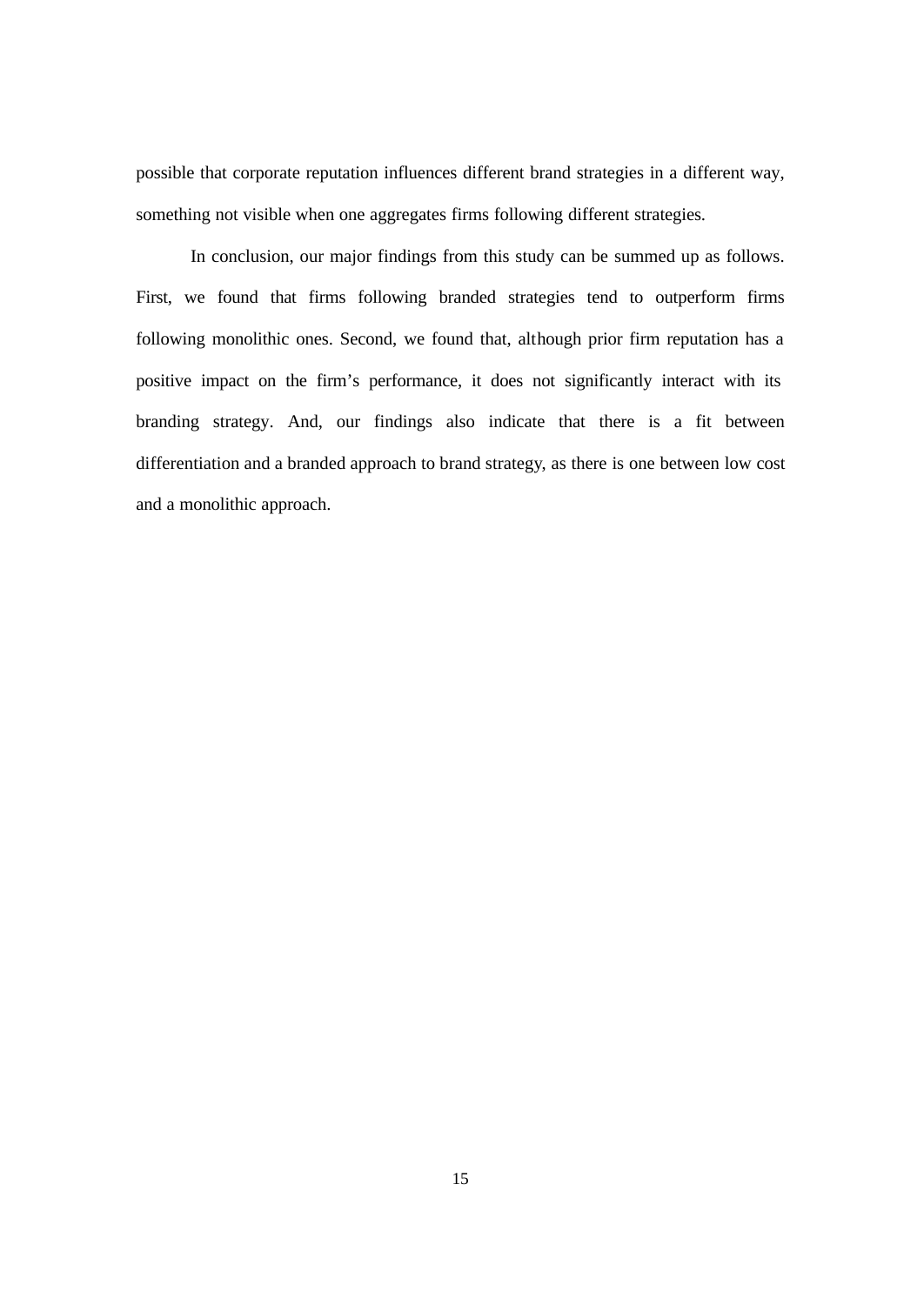#### **References**

- Aaker, D.A. (2004) 'Leveraging the corporate brand' California Management Review 46(3) 6-18.
- Aaker, D.A. & Joachimsthaler, E. (2000A) 'The brand relationship spectrum: the key to the brand architecture challenge' California Management Review 42(4) 8-23.
- Aaker, D.A. & Joachimsthaler, E. (2000B). Brand Leadership. New York: Free Press.
- Alessandri, S.W. (2001) 'Modeling corporate identity: a concept explication and theoretical explanation' Corporate Communications: An International Journal 6(4) 173-182.
- Alessandri, S.W. & Alessandri, T. (2004) 'Promoting and protecting corporate identity: the importance of organizational and industry context' Corporate Reputation Review 7(3) 252-268.
- Biggadike, E.R. (1981) 'The contributions of marketing to strategic management' Academy of Management Review 6(4) 621-632.
- Blois, K.J. (1983) 'The structure of service firms and their marketing policies' Strategic Management Journal 4, 251-261.
- Cliffe, S.J. & Motion, J. (2005) 'Building contemporary brands: a sponsorship-based strategy' Journal of Business Research 58(8) 1068-1077.
- Deephouse, D.L. (2000) 'Media reputation as a strategic resource: an integration of mass communication and resource-based theories' Journal of Management 26(6) 1091- 1112.
- Ferguson, T.D., Deephouse, D.L. & Ferguson, W.L. (2000) 'Do strategic groups differ in reputation?' Strategic Management Journal 21, 1195-124.
- Fombrun, C.J. (1996) Reputation: Realizing value from the corporate image.
- Gray, E.R. & Balmer, J.M.T. (1998) 'Managing corporate image and corporate reputation' Long Range Planning 31(5) 695-702.
- Kim, L. & Lim, Y. (1988) 'Environment, generic strategies, and performance in a rapidly developing country: a taxo nomic approach' Academy of Management Journal 31(3) 802-827.
- Kim, W.P.H. & Burgers, W. (1989) 'Global diversification strategy and corporate profit performance' Strategic Management Journal 10(1) 45-57.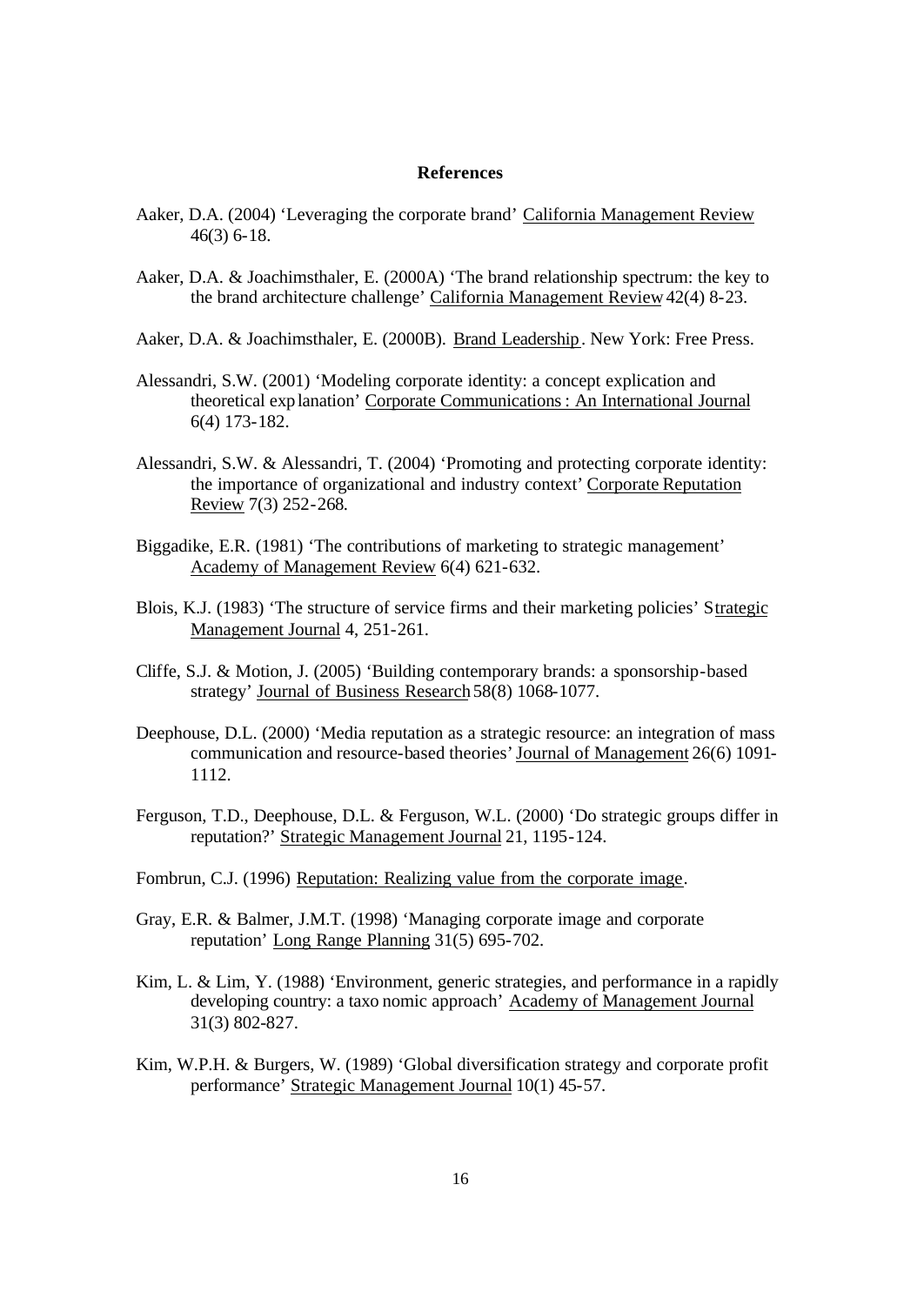- Markwick, N. & Fill, C. (1997) 'Towards a framework for managing corporate identity' European Journal of Marketing 31(5-6) 396-409.
- Olins, W. (2002) 'Branding the nation the historical context' Journal of Brand Management 9(4/5) 241-248
- Olins, W. (1990) The Wolff Olins Guide to Corporate Identity. London: The Design Council.
- Porter, M.E. (1980) Competitive Strategy, New York, Free Press.
- Powell, T.C. (1992) 'Organizational alignment as competitive strategy' Strategic Management Journal 13(2) 119-134.
- Rajagopalan, N. (1997) 'Strategic orientations, incentive plan adoption, and firm performance: evidence from the electric utility industry' Strategic Management Journal 18(10) 761-786.
- Schulze, W. (1994) 'The two schools of thought in resource-based theory: definitions and implications for research' in Shrivastava, P., Huff, A. & Dutton, J. (eds.) Advances in Strategic Management 10A, 35-44.
- Slater, S.F. & Olson, E. (2001) 'Marketing's contribution to the implementation of business strategy: an empirical analysis' Strategic Management Journal 22(11), 1055- References.
- Yakimova, R. & Beverland, M. (2005) 'The brand-supportive firm: an exploration of organisational drivers of brand updating' Journal of Brand Management 12(6) 445-460 **.**
- Zyglidopoulos, S. & Phillips, N. (1999) 'Responding to reputational crises: a stakeholder perspective' Corporate Reputation Review 2(4) 333-350.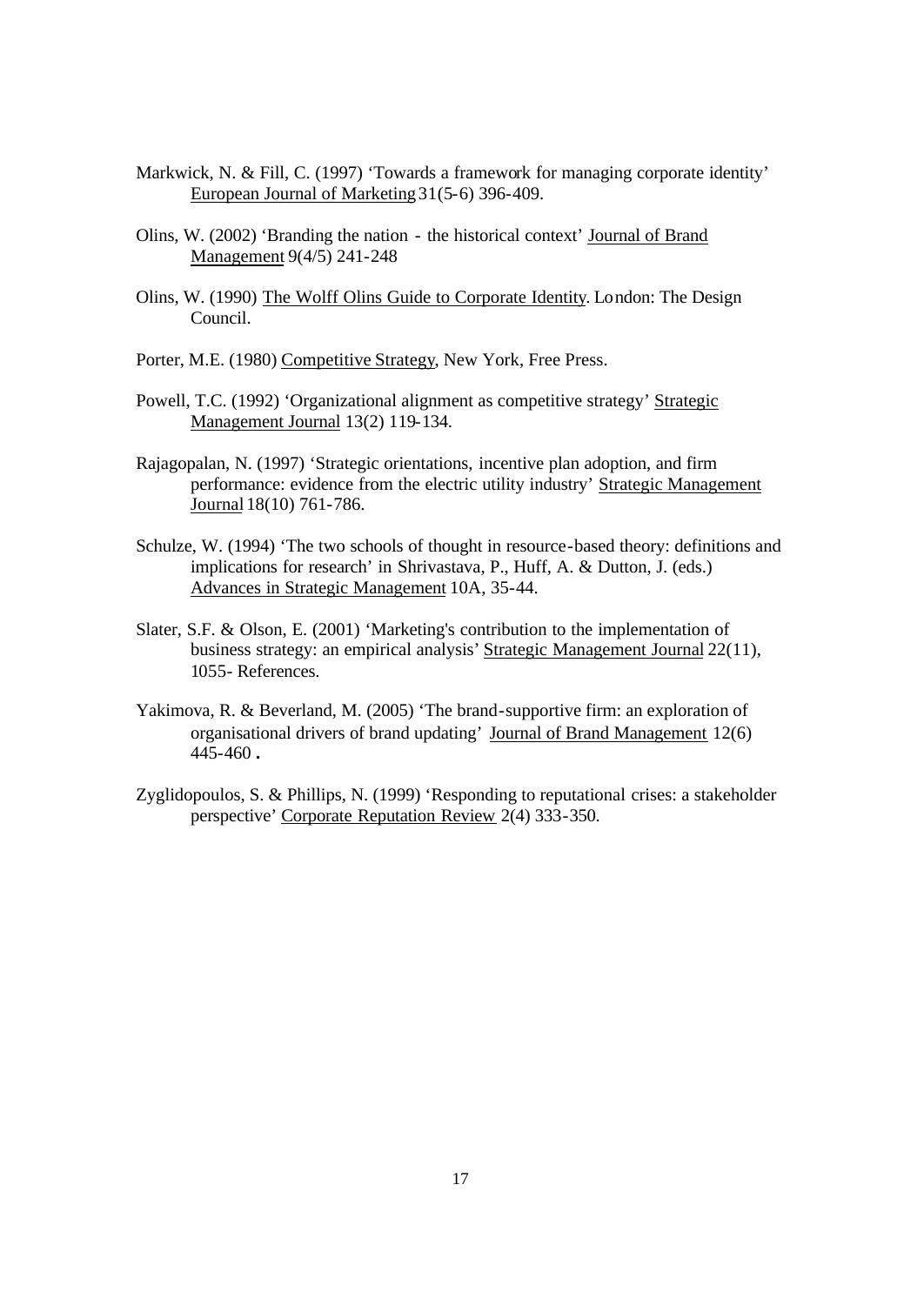# **Table 1**

# **Correlations**

|                                 | <b>Size</b> | <b>Visibility</b> | <b>Brand</b><br><b>Strategy</b> | <b>ROA</b> | <b>Differentiation</b> | Low<br>Cost | <b>Reputation</b> |
|---------------------------------|-------------|-------------------|---------------------------------|------------|------------------------|-------------|-------------------|
| <b>Size</b>                     | 1           |                   |                                 |            |                        |             |                   |
| <b>Visibility</b>               | 0.177       | 1                 |                                 |            |                        |             |                   |
| <b>Brand</b><br><b>Strategy</b> | 0.043       | 0.255             | 1                               |            |                        |             |                   |
| <b>ROA</b>                      | 0.046       | $0.225**$         | $-0.172$                        | 1          |                        |             |                   |
| <b>Differentiation</b>          | $0.310**$   | $0.330***$        | 0.194                           | $0.309**$  | $\mathbf{1}$           |             |                   |
| <b>Low Cost</b>                 | $0.310**$   | 0.046             | 0.144                           | 0.027      | 0.000                  | 1           |                   |
| <b>Reputation</b>               | $0.333**$   | $0.287**$         | 0.058                           | $0.418***$ | $0.370***$             | $0.259*$    | 1                 |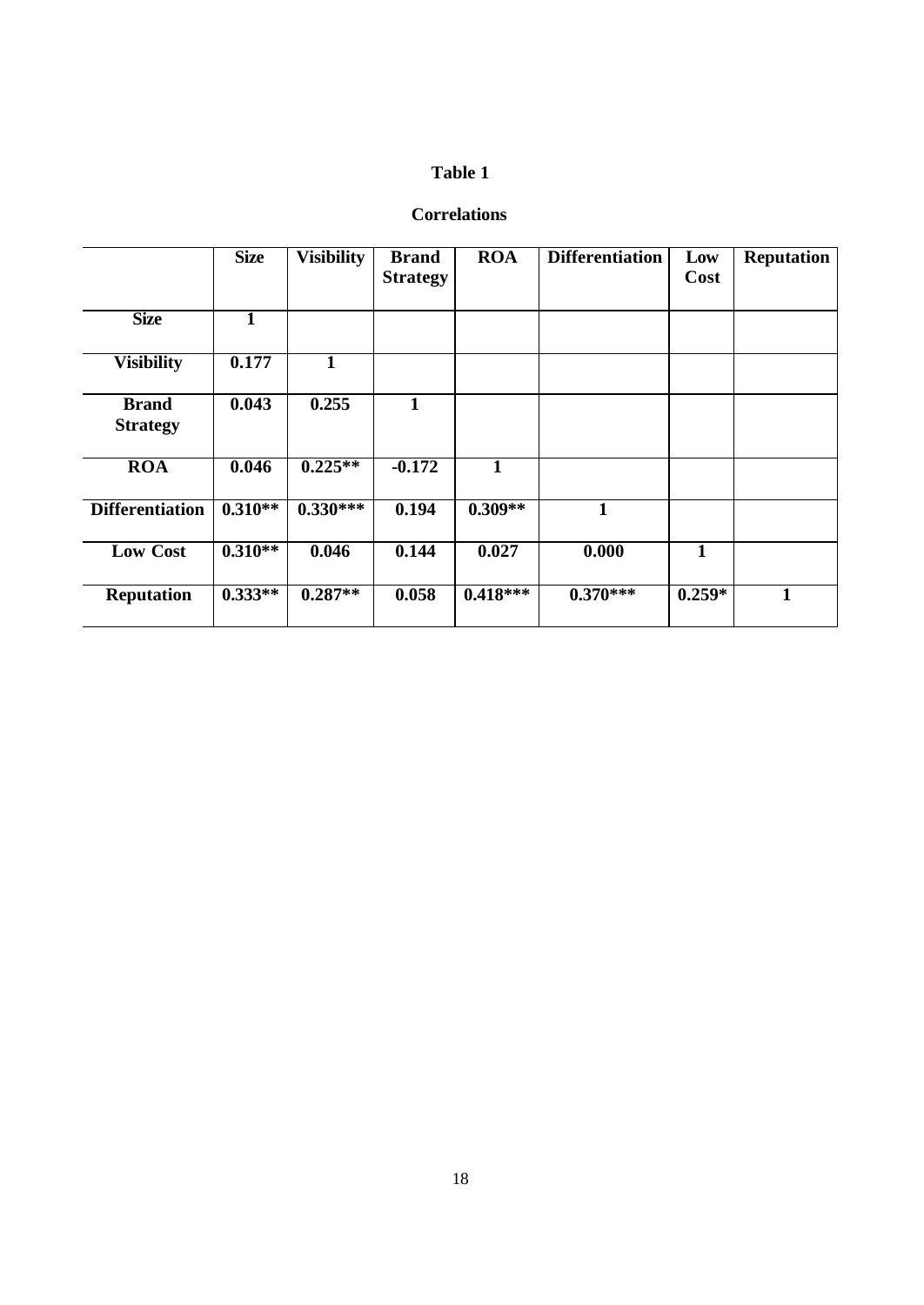# **Table 2**

|                         | <b>Model 1</b>        |            | <b>Model 2</b>        |            | <b>Model 3</b>        |          |  |  |  |
|-------------------------|-----------------------|------------|-----------------------|------------|-----------------------|----------|--|--|--|
|                         | <b>Brand Strategy</b> |            | <b>Brand Strategy</b> |            | <b>Brand Strategy</b> |          |  |  |  |
|                         |                       |            | and Reputation        |            | <b>Reputation</b>     |          |  |  |  |
|                         |                       |            |                       |            | and Interaction       |          |  |  |  |
|                         |                       |            |                       |            |                       |          |  |  |  |
| <b>Variables</b>        | Std.                  | T          | Std.                  | t          | Std.                  |          |  |  |  |
|                         | <b>Coefficient</b>    |            | <b>Coefficient</b>    |            | <b>Coefficient</b>    |          |  |  |  |
|                         |                       |            |                       |            |                       |          |  |  |  |
| <b>Firm Size</b>        | 0.006                 | 0.053      | $-0.121$              | $-1.203$   | $-0.123$              | $-1.234$ |  |  |  |
|                         |                       |            |                       |            |                       |          |  |  |  |
| <b>Visibility</b>       | 0.289                 | $2.661**$  | 0.187                 | $1.834*$   | 0.158                 | 1.514    |  |  |  |
|                         |                       |            |                       |            |                       |          |  |  |  |
| <b>Brand</b>            | $-0.244$              | $-2.279**$ | $-2.75$               | $-2.808**$ | $-1.093$              | $-1.586$ |  |  |  |
| <b>Strategy</b>         |                       |            |                       |            |                       |          |  |  |  |
|                         |                       |            |                       |            |                       |          |  |  |  |
| <b>Reputation</b>       |                       |            | 0.437                 | 4.206***   | 0.095                 | 0.314    |  |  |  |
|                         |                       |            |                       |            |                       |          |  |  |  |
| <b>Brand</b>            |                       |            |                       |            | 0.949                 | 0.234    |  |  |  |
| <b>Strategy X</b>       |                       |            |                       |            |                       |          |  |  |  |
| <b>Reputation</b>       |                       |            |                       |            |                       |          |  |  |  |
|                         |                       |            |                       |            |                       |          |  |  |  |
| F                       | $3.332**$             |            | 7.419***              |            | $6.254***$            |          |  |  |  |
|                         |                       |            |                       |            |                       |          |  |  |  |
| Adjusted $\mathbb{R}^2$ | 0.074                 |            | .228                  |            | 0.232                 |          |  |  |  |
|                         |                       |            |                       |            |                       |          |  |  |  |
|                         |                       |            |                       |            |                       |          |  |  |  |

# **Regression Analyses – Brand Strategy and Reputation**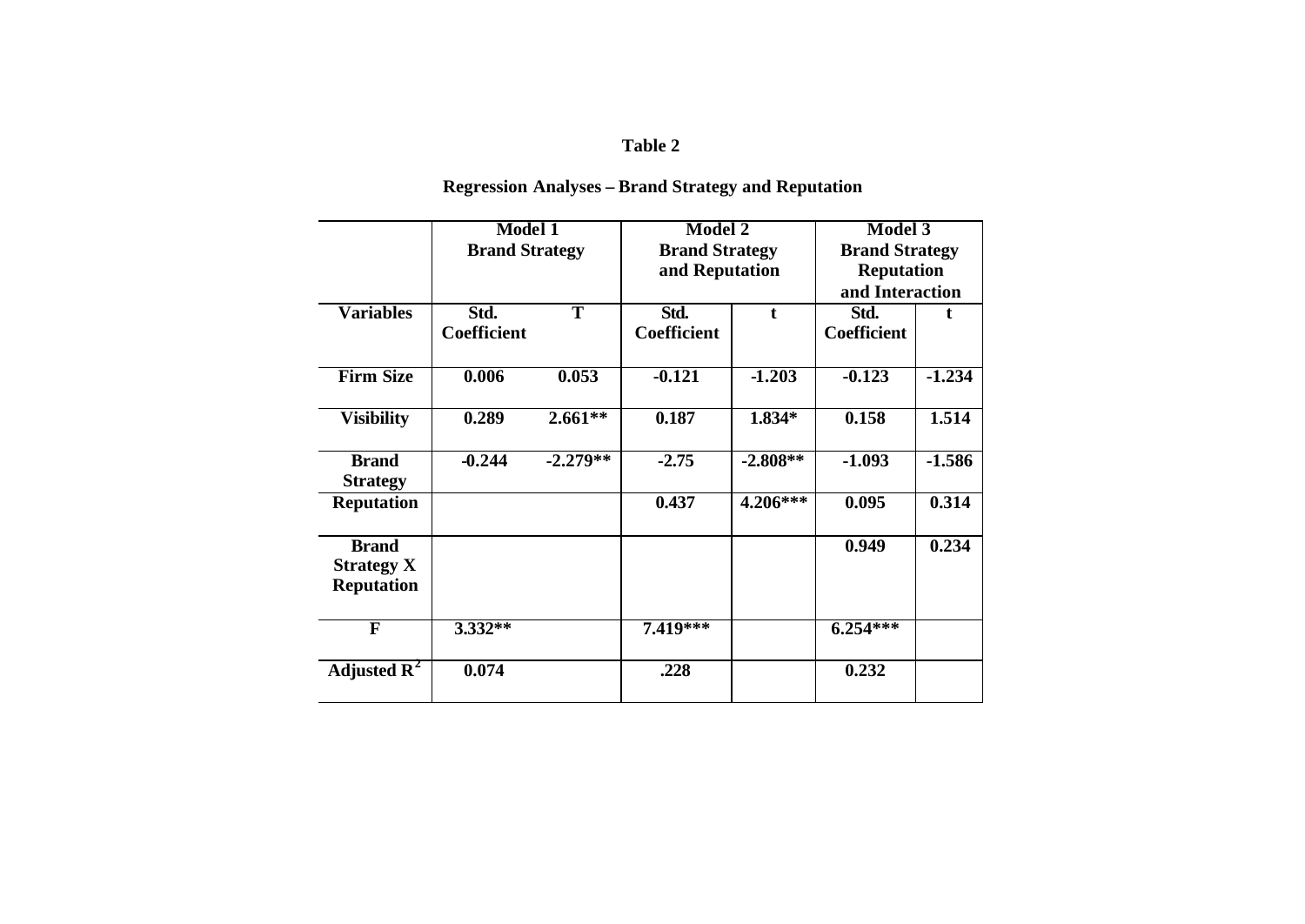# **Table 3**

| <b>Brand Strategy and Business Strategy</b> |  |  |
|---------------------------------------------|--|--|
|---------------------------------------------|--|--|

|                                        | Model 4<br><b>Brand Strategy and</b><br><b>Differentiation</b> |            |                            | Model 5<br><b>Brand Strategy,</b><br><b>Differentiation</b><br>and Interaction | Model 6<br><b>Brand Strategy and</b><br><b>Low Cost</b> |               | Model 7<br><b>Brand Strategy,</b><br><b>Low Cost</b><br>and Interaction |              |  |
|----------------------------------------|----------------------------------------------------------------|------------|----------------------------|--------------------------------------------------------------------------------|---------------------------------------------------------|---------------|-------------------------------------------------------------------------|--------------|--|
| <b>Variables</b>                       | Std.<br><b>Coefficient</b>                                     | t          | Std.<br><b>Coefficient</b> | t                                                                              | Std.<br>Coefficient                                     | t             | Std.<br>Coefficient                                                     | $\mathbf{t}$ |  |
| <b>Firm Size</b>                       | $-0.076$                                                       | $-0.724$   | $-0.71$                    | $-0.736$                                                                       | $-0.006$                                                | $-0.053$      | $-0.026$                                                                | $-0239$      |  |
| <b>Visibility</b>                      | 0.188                                                          | $1.717*$   | 0.275                      | $2.636*$                                                                       | 0.290                                                   | $2.658**$     | 0.304                                                                   | $2.855**$    |  |
| <b>Brand Strategy</b>                  | $-0.277$                                                       | $-2.688**$ | $-0.464$                   | $-4.297***$                                                                    | $-2.248$                                                | $-2 - 291$ ** | $-0.242$                                                                | $-2.290**$   |  |
| <b>Differentiation</b>                 | 0.323                                                          | $2.896**$  | 1.633                      | 4.492***                                                                       |                                                         |               |                                                                         |              |  |
| <b>Low Cost</b>                        |                                                                |            |                            |                                                                                | 0.037                                                   | 0.333         | $-0.766$                                                                | $-2.096**$   |  |
| <b>Differentiation</b><br>X Brand Str. |                                                                |            | $-1.365$                   | $-3.758***$                                                                    |                                                         |               |                                                                         |              |  |
| <b>Low Cost</b><br>X Brand Str.        |                                                                |            |                            |                                                                                |                                                         |               | 0841                                                                    | $2.297**$    |  |
| F                                      | $4.815**$                                                      |            | $7.286***$                 |                                                                                | $2.5***$                                                |               | 3.159**                                                                 |              |  |
| Adjusted $\mathbf{R}^2$                | 0.149                                                          |            | 0.265                      |                                                                                | 0.065                                                   |               | 0.110                                                                   |              |  |